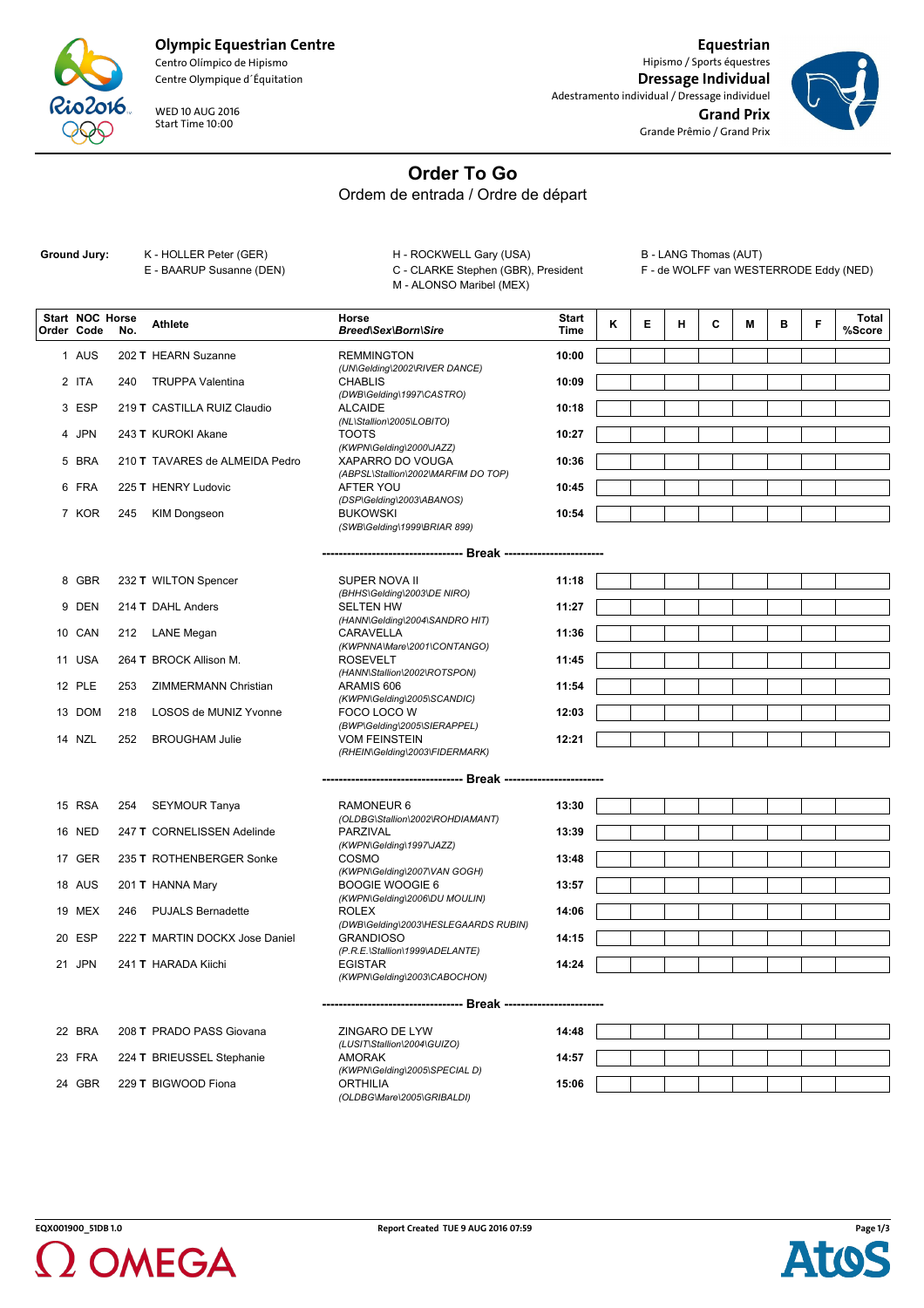

**Olympic Equestrian Centre**

Centro Olímpico de Hipismo Centre Olympique d´Équitation

WED 10 AUG 2016 Start Time 10:00

**Equestrian** Hipismo / Sports équestres **Dressage Individual** Adestramento individual / Dressage individuel **Grand Prix** Grande Prêmio / Grand Prix



**Order To Go**

Ordem de entrada / Ordre de départ

| Order Code | Start NOC Horse | No. | <b>Athlete</b>                  | Horse<br><b>Breed\Sex\Born\Sire</b>                                             | Start<br><b>Time</b> | Κ | Е | н | C | М | в | F | Total<br>%Score |
|------------|-----------------|-----|---------------------------------|---------------------------------------------------------------------------------|----------------------|---|---|---|---|---|---|---|-----------------|
|            | 25 DEN          |     | 217 T KIRK THINGGAARD Agnete    | JOJO AZ<br>(HSH\Gelding\2003\GINUS)                                             | 15:15                |   |   |   |   |   |   |   |                 |
|            | 26 USA          |     | 266 T PERRY-GLASS Kasey         | <b>DUBLET</b><br>(DWB\Gelding\2003\DIAMOND HIT)                                 | 15:24                |   |   |   |   |   |   |   |                 |
|            | 27 SWE          |     | 260 T RAMEL Juliette            | <b>BURIEL K.H.</b><br>(KWPN\Gelding\2006\OSMIUM)                                | 15:33                |   |   |   |   |   |   |   |                 |
|            | 28 NED          |     | 248 T GAL Edward                | <b>VOICE</b><br>(KWPN\Stallion\2002\DE NIRO)                                    | 15:42                |   |   |   |   |   |   |   |                 |
|            | 29 GER          |     | 236 T SCHNEIDER Dorothee        | SHOWTIME FRH<br>(HANN\Gelding\2006\SANDRO HIT)                                  | 15:51                |   |   |   |   |   |   |   |                 |
|            |                 |     |                                 | SESSION 2 THU 11 AUG 2016                                                       |                      |   |   |   |   |   |   |   |                 |
|            | 30 CAN          | 213 | <b>TRUSSELL Belinda</b>         | <b>ANTON</b>                                                                    | 10:00                |   |   |   |   |   |   |   |                 |
|            |                 |     |                                 | (DSP\Gelding\2000\ANTAEUS)                                                      |                      |   |   |   |   |   |   |   |                 |
|            | 31 AUS          |     | 204 T OATLEY Lyndal             | SANDRO BOY 9<br>(OLDBG\Gelding\2001\SANDRO HIT)                                 | 10:09                |   |   |   |   |   |   |   |                 |
|            | 32 ESP          |     | 221 T JURADO LOPEZ Severo Jesus | <b>LORENZO</b><br>(NL\Gelding\2006\LORD LOXLEY)                                 | 10:18                |   |   |   |   |   |   |   |                 |
|            | 33 JPN          |     | 244 T TAKAHASHI Masanao         | FABRIANO 58<br>(WESTF\Stallion\1999\FLORESTAN I)                                | 10:27                |   |   |   |   |   |   |   |                 |
|            | 34 BRA          |     | 209 T TAVARES de ALMEIDA Luiza  | <b>VENDAVAL 4</b><br>(LUSIT\Stallion\2002\NAVALHEIRO)                           | 10:36                |   |   |   |   |   |   |   |                 |
|            | 35 FRA          |     | 227 T VOLLA Pierre              | <b>BADINDA ALTENA</b>                                                           | 10:45                |   |   |   |   |   |   |   |                 |
|            | 36 IRL          | 239 | <b>REYNOLDS Judy</b>            | (KWPN\Mare\2006\TOLANDO KWPN)<br><b>VANCOUVER K</b><br>(KWPN\Gelding\2002\JAZZ) | 10:54                |   |   |   |   |   |   |   |                 |
|            |                 |     |                                 |                                                                                 |                      |   |   |   |   |   |   |   |                 |
|            | 37 SUI          | 257 | <b>KRINKE SUSMELJ Marcela</b>   | <b>MOLBERG</b><br>(DWB\Gelding\2001\MICHELLINO)                                 | 11:18                |   |   |   |   |   |   |   |                 |
|            | 38 GBR          |     | 231 T HESTER Carl               | <b>NIP TUCK</b><br>(KWPN\Gelding\2004\DON RUTO)                                 | 11:27                |   |   |   |   |   |   |   |                 |
|            | 39 DEN          |     | 215 T DUFOUR Cathrine           | <b>CASSIDY</b><br>(DWB\Gelding\2003\CAPRIMOND)                                  | 11:36                |   |   |   |   |   |   |   |                 |
|            | 40 AUT          | 205 | <b>MAX-THEURER Victoria</b>     | DELLA CAVALLERIA<br>(OLDBG\Mare\2003\DIAMOND HIT)                               | 11:45                |   |   |   |   |   |   |   |                 |
|            | 41 USA          |     | 267 T PETERS Steffen            | LEGOLAS 92                                                                      | 11:54                |   |   |   |   |   |   |   |                 |
|            | 42 SWE          |     | 258 T KITTEL Patrik             | (WESTF\Gelding\2002\LAOMEDON)<br><b>DEJA</b>                                    | 12:03                |   |   |   |   |   |   |   |                 |
|            | 43 NED          |     | 250 T van SILFHOUT Diederik     | (SWB\Mare\2004\SILVANO)<br>ARLANDO                                              | 12:12                |   |   |   |   |   |   |   |                 |
|            | 44 GER          |     | 234 T BRORING-SPREHE Kristina   | (KWPN\Stallion\2005\PADDOX)<br><b>DESPERADOS FRH</b>                            | 12:21                |   |   |   |   |   |   |   |                 |
|            |                 |     |                                 | (HOLST\Gelding\1990\DE NIRO)                                                    |                      |   |   |   |   |   |   |   |                 |
|            |                 |     |                                 |                                                                                 |                      |   |   |   |   |   |   |   |                 |
|            | 45 AUS          |     | 203 T OATLEY Kristy             | DU SOLEIL<br>(HANN\Gelding\2004\DE NIRO)                                        | 13:30                |   |   |   |   |   |   |   |                 |
|            | 46 BEL          | 206 | <b>VERWIMP Jorinde</b>          | <b>TIAMO</b><br>(KWPN\Gelding\2000\LESTER)                                      | 13:39                |   |   |   |   |   |   |   |                 |
|            | 47 ESP          |     | 220 T FERRER-SALAT Beatriz      | <b>DELGADO</b>                                                                  | 13:48                |   |   |   |   |   |   |   |                 |
|            | 48 JPN          |     | 242 T KITAI Yuko                | (WESTF\Gelding\2001\DE NIRO)<br><b>DON LOREAN</b>                               | 13:57                |   |   |   |   |   |   |   |                 |
|            |                 |     |                                 | (OLDBG\Gelding\2000\DON LARINO)                                                 |                      |   |   |   |   |   |   |   |                 |